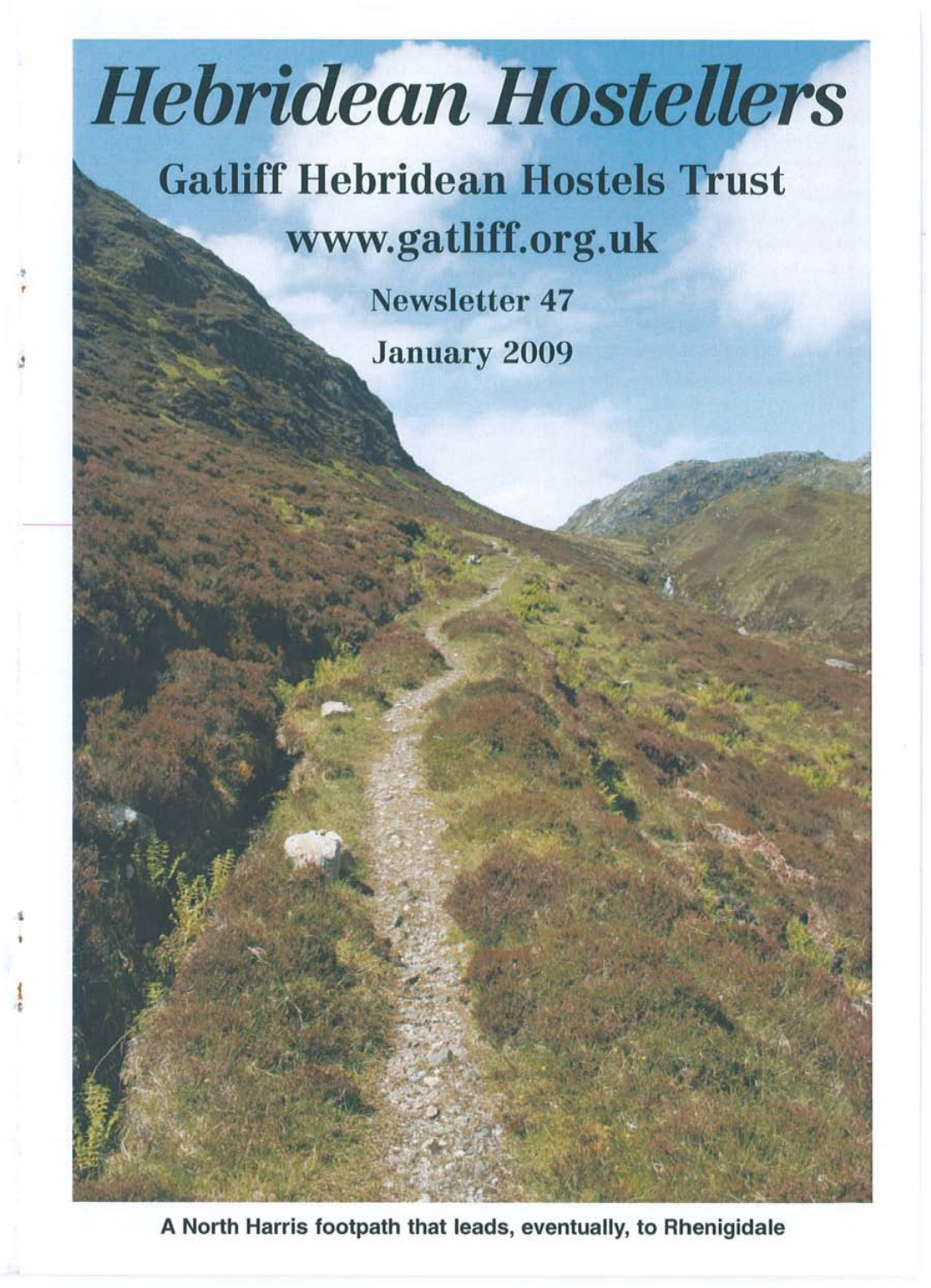#### **People and Books Come and Go**

**The Islands Book Trust** is based in the Outer Hebrides, but attracts interested parties from throughout the world. It is responsible for a stimulating range of publications (as well as talks and visits) which highlight island connections and culture, industries and insights. These are featured on its website www.theislandsbooktrust.com and its recent productions have particular appeal to those Gatliff hostellers who appreciate these distinctive ways of life.

**Whaling and the Hebrides** (£12) is the history of this forgotten industry. Visitors to Rhenigidale will have passed the junction to Huishinish on their way to and from Tarbert. Close to this is the old whaling station at Bunavoneader where catches from northern waters were landed. The ruins of this processing plant set within an area of outstanding natural beauty are now barely visible.

The autobiography of the late **Murdo Ewen Macdonald** of Harris has been reissued in a new illustrated and enhanced edition. **Padre Mac** (£12) has a Forward by the Prime Minister, **Gordon Brown,** and is an uplifting account of the life of a charismatic Church of Scotland minister who succeeded in ecclesiastical, academic and military life. He took part, as a prisoner-of-war, in the events of the book and film, The Great Escape.

The booklet **Iceland and the Hebrides** (£5) was written by **Sally Magnusson**  based on a talk she gave to the Book Trust and traces her own family connections as well as the strong, if neglected, historical links between these two island communities. Here she reveals similarities of culture, of place-names, of old storytelling traditions and of that new science where DNA coding shows the ancestral and genetic roots shared by people.

The influence of the Church remains strong on Lewis. Its presence has been evident for years and **Ian Stewart-Hargreaves** in his **Early Christianity in Lewis - The Ness Connection** (£6) argues that this northerly settlement on the island was influenced by the Pictish Church as early as the Third Century, three centuries before St Columba reached lona. His views are complemented by those of the archaeologist, **Rachel Barrowman.** 

The IBT's programme of events for 2009 is featured on its website. It is packed with talks and visits, covering Lewis and Harris, Uist and Barra, and now Skye too. However, just as books come, when published, and go, when sold, so people exchange places for a variety of motives. The Trust's promotion of a **Conference on Emigration from the Outer Hebrides** will be held on South Harris from Thursday 10 - Saturday 12 September 2009. This reflects the interest in Scotland's Year of Homecoming when the islands will exert that ancestral appeal.

# **The Islands Book Trust**

For Further Details

**www.theislandsbooktrust.com 01851 820946**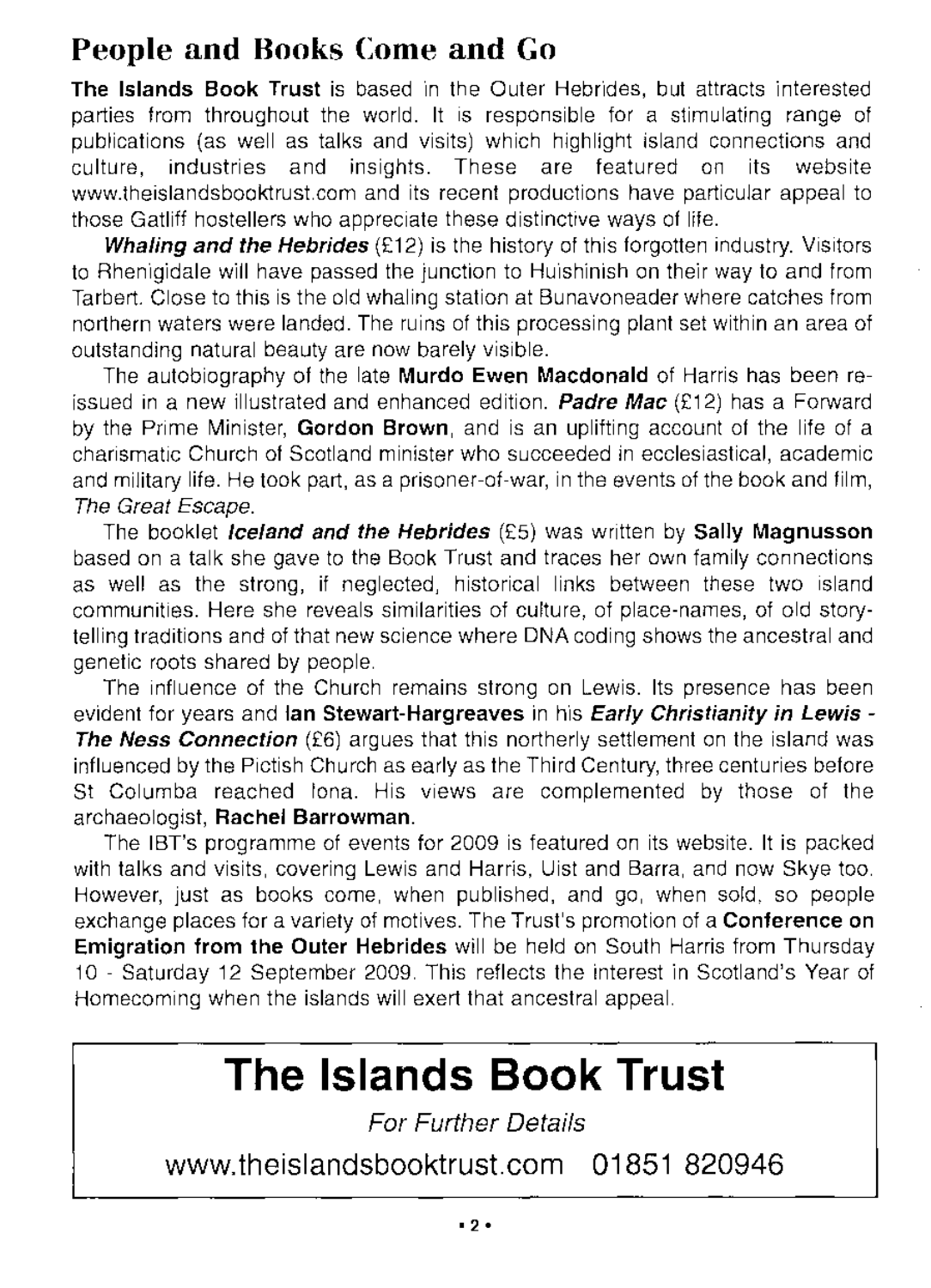#### **The GAMA Award**

**Herbert Gatliff** was an enthusiast, particularly keen that young people should be introduced to the landscapes and life of the Outer Hebrides. He encouraged, and financially assisted, them to make an informed study of aspects of the local cultures and environment. Angus Macleod was equally enthusiastic about preserving records of his locality, the South Lochs area of Lewis. His archive of material at the Ravenspoint Centre at Kershader has enormous resource value.

These legacies will be brought together in 2009 with the launch of the so-called **GAMA Award,** in which the achievements of Herbert Gatliff and the facilities of the Angus Macleod Archive are harnessed. Students and researchers at UK universities and colleges will be offered the chance of funding of over £2000 to include travel expenses, accommodation fees and publication costs of their written work. Full details are to be found at www.gama.gatliff.co.uk and readers of this newsletter are invited to spread the news of this initiative.

#### **Varieties of Work and Visitors**

**Sue Boyd** is Garenin's new warden and has taken over from Rachel Rossall. We appreciate Rachel's work during the Summer months and Colin Macleod's assistance during the interim. Sue and her husband, Leigh, moved to the area from Leicester some 18 months ago, and she was certainly pleased to be back in her native land. Her family had originated from the East Coast and she grew up close to Glasgow.

Although Sue has not undertaken hostel work before, she has been previously employed in a variety of work-places, including restaurants, an ambulance emergency call centre and a forensic science unit. It is the human element that she particularly enjoys and it was reassuring to her that the Garenin hostel had, in her first week, visitors from Poland, Australia and America.

Sue and Leigh have five children, ranging in age from 4 - 18. The youngest two will soon find themselves together in the same Gaelic-medium school and will, undoubtedly, be able to teach their Mother, who has been to an adult Gaelic language learning class, a thing or two. Leigh, who is self-employed, looks forward to completing the installation of a new cupboard and work surfaces at the hostel. The Boyds, indeed, present a case of new management.

## **Still Going ... Strong**

One of Herbert Gatliff's interests was to encourage support groups for the YHA and he helped form the Croydon Group, known as **COPSE,** 75 years ago. In this their anniversary year, the members have planned a ten-day trip in May that will take in the four surviving Gatliff hostels, Kershader, Glen Nevis and Loch Lomond. They will be taking the train to Oban, hiring a vehicle, visiting Stornoway, climbing Clisham and Ben Nevis, and returning by train from Glasgow.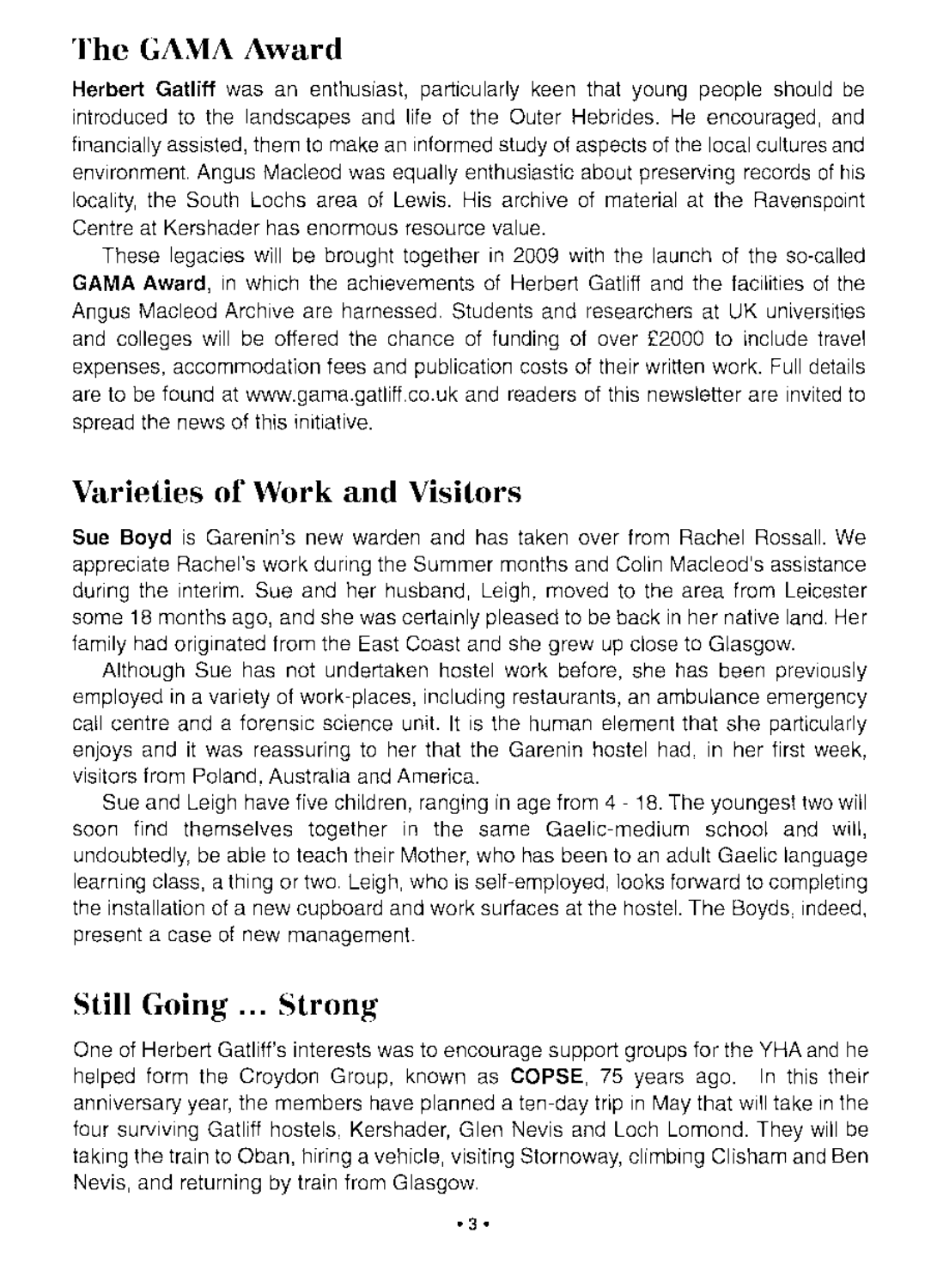#### **Fee Increase**

There will be, for the first time since 2005, an increase in fees for use of the hostels. **Major improvement work** has been, and is being undertaken, and the 11% increase compares favourably with the January 2006 - September 2008 increase in the Retail Prices Index of 12.9%. The overnight charge will be £10, with £6 for Under 18s. Campers of all ages pay £6 per person per night. A day charge (not available at Berneray) of £2 applies, but is not applicable if the overnight fee is paid. Sheet sleeping bags are available at £2 and Membership of the GHHT, which is not a condition of using the hostels, is a minimum of  $£10$  per year. These new charges come into effect after the Scottish Bank Holiday Weekend on Monday 5 January 2009.

# **Ship-shape**

The Gatliff hostels have at least one thing in common, in that they are all close to the sea. This is beneficial in terms of scenic position; detrimental in matters relating to exposure, particularly of roofs. **John Joyce** visited all the hostels during late October and November. His report shows the requirement for outside maintenance to provide weatherproofed conditions so that internal work can be completed without further problems being created.

The priority is to keep the hostels up to standard, for safe use. This ship-shape requirement needs to be with a schedule of works within a given time-frame and a rolling programme of maintenance. Some work has to be undertaken by contractors, much by skilled people, while there is a variety of opportunity for unskilled workers. A 'bank' of people is required upon whom the Trust can draw for individual assignments or work parties.

A reporting back system is vital for major and minor projects. It may be helpful to use these columns to report back on the completion of the thatch at Garenin; the securing of a thatcher's services for Berneray this Spring; the effectiveness of the solid fuel stove at this hostel; the temporary closure of Howmore until improvements were completed in time for the recent festive season. Work goes on continually; the destructive forces attack continuously.

> š į

# **Future Directions**

The parent body of the GHHT is the Gatliff Trust, which held its AGM at Holland Park, London, on Saturday 29 November 2008. At a subsequent session trustees and visitors were asked to consider its role and future directions. This was last undertaken at a meeting in Kendal during the Summer of '94 of which a Seminar Report was published. There was again, some 14 years later, a consensus about the endeavours of the Trust to further the long-held interests of its late founder and to promote the **quality of personal experiences,** especially of young people, of the countryside in the British Isles, in general, and in the Outer Hebrides, in particular.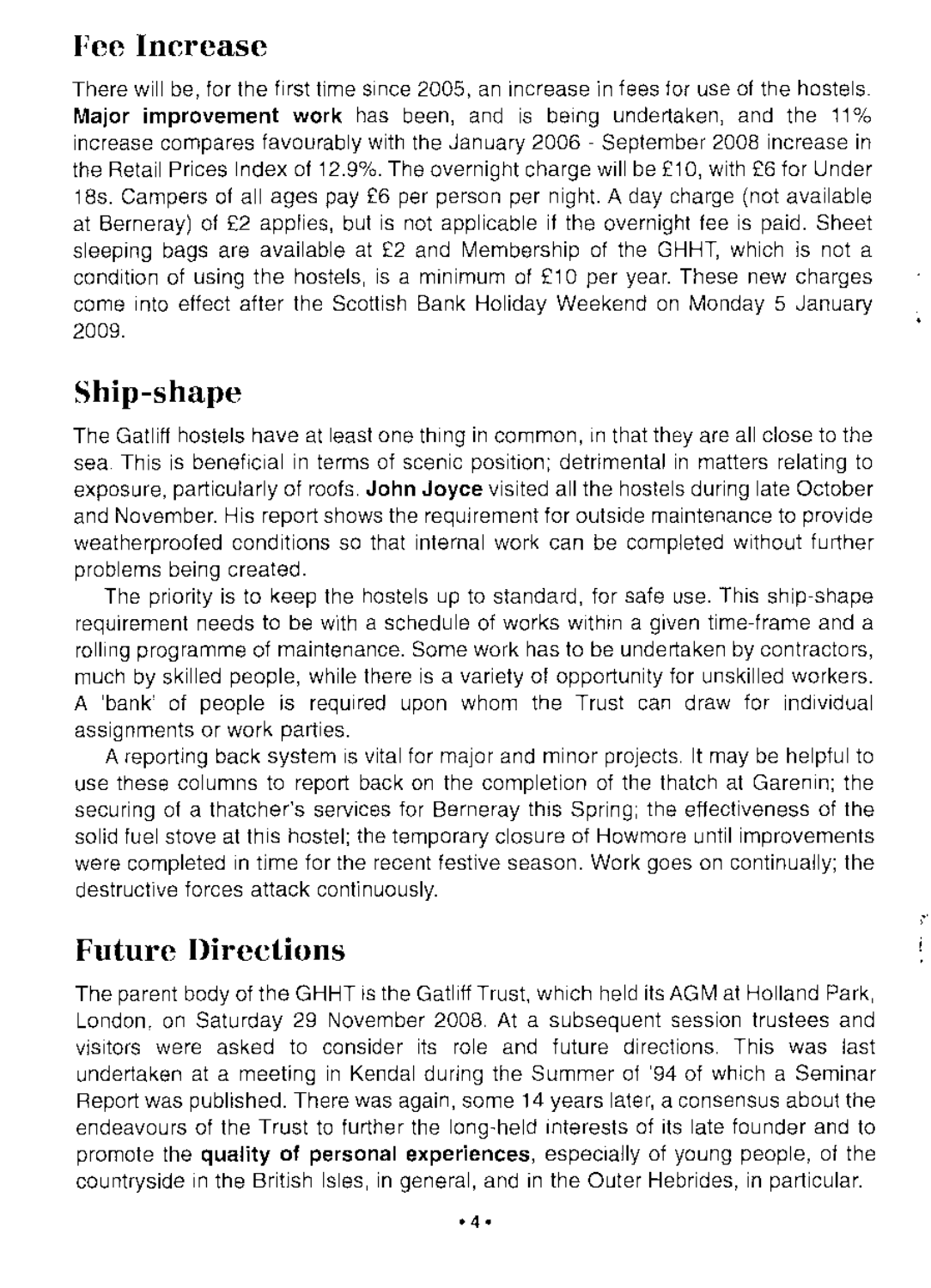#### Ten Walkers Who Were Followed

Bill Laws, the author of Byways, Boots and Blisters  $- A$  History of Walkers and Walking (Sutton Publishing) compiled a fascinating article for the Autumn 2008 issue of Walk, the magazine of the Ramblers' Association. In it he listed the ten people he considered to be the most influential and pioneering British walkers from the last few centuries.

Ellen Weeton may have died in obscurity in 1849, but she was a woman who rambled 'without restraint' and was once caught in a snowstorm on Snaefell. Most readers will have heard of the ventures of Alfred Wainwright in the Cumbrian Mountains and beyond as well as the inspirational walks of John Hillaby through Britain and Europe.

Tom Stephenson devised both the phrase 'right to roam' and the Pennine Way, while Hilaire Belloc wrote The Path to Rome and helped establish the Pilgrims' Way through Kent. Edward Thomas hiked the Icknield Way in 1912 and Dorothy

Wordsworth pursued the ways of Coleridge in North Somerset over a hundred years previously.

The walks and writings of George Borrow put Snowdonia on the map, so to speak, and Frank Noble made it his mission, in the 1960s, to transform Offa's Dyke from a 'farce of a path' to the route it is today. Herbert Gatliff, pictured here addressing a Southern Area meeting of the YHA, drew the following description from Bill Laws.

'Gatliff, a founder member of Croydon's Pathfinders walking club, was an eccentric civil servant. Substituting canvas rucksack for briefcase and walking shorts for pinstripe suit, he would depart Whitehall on a Friday evening and head for the hills and hostels. He even established his own chain of independent hostels in the Outer  $\mathsf{Hebrides}$ .'  $\mathsf{Hebrides}$ .'  $\mathsf{Hebrides}$ .'  $\mathsf{Hebrides}$ .'  $\mathsf{Hebrides}$ .'  $\mathsf{Hebrides}$ .'  $\mathsf{Hebrides}$ .'  $\mathsf{Hebrides}$ .'  $\mathsf{Hebrides}$ .'  $\mathsf{Hebrides}$ .'  $\mathsf{Hebrides}$ .'  $\mathsf{Hebrides}$ .'  $\mathsf{Hebrides}$ .'  $\mathsf{Hebrides}$ .'  $\mathsf{Hebrides}$ .'  $\mathsf{Hebrides}$ .'  $\mathsf{Hebrides}$ .'



Walks from the Gatliff Hostel at Reinigeadal For copies of Neil Pinkett's book, contact the Editor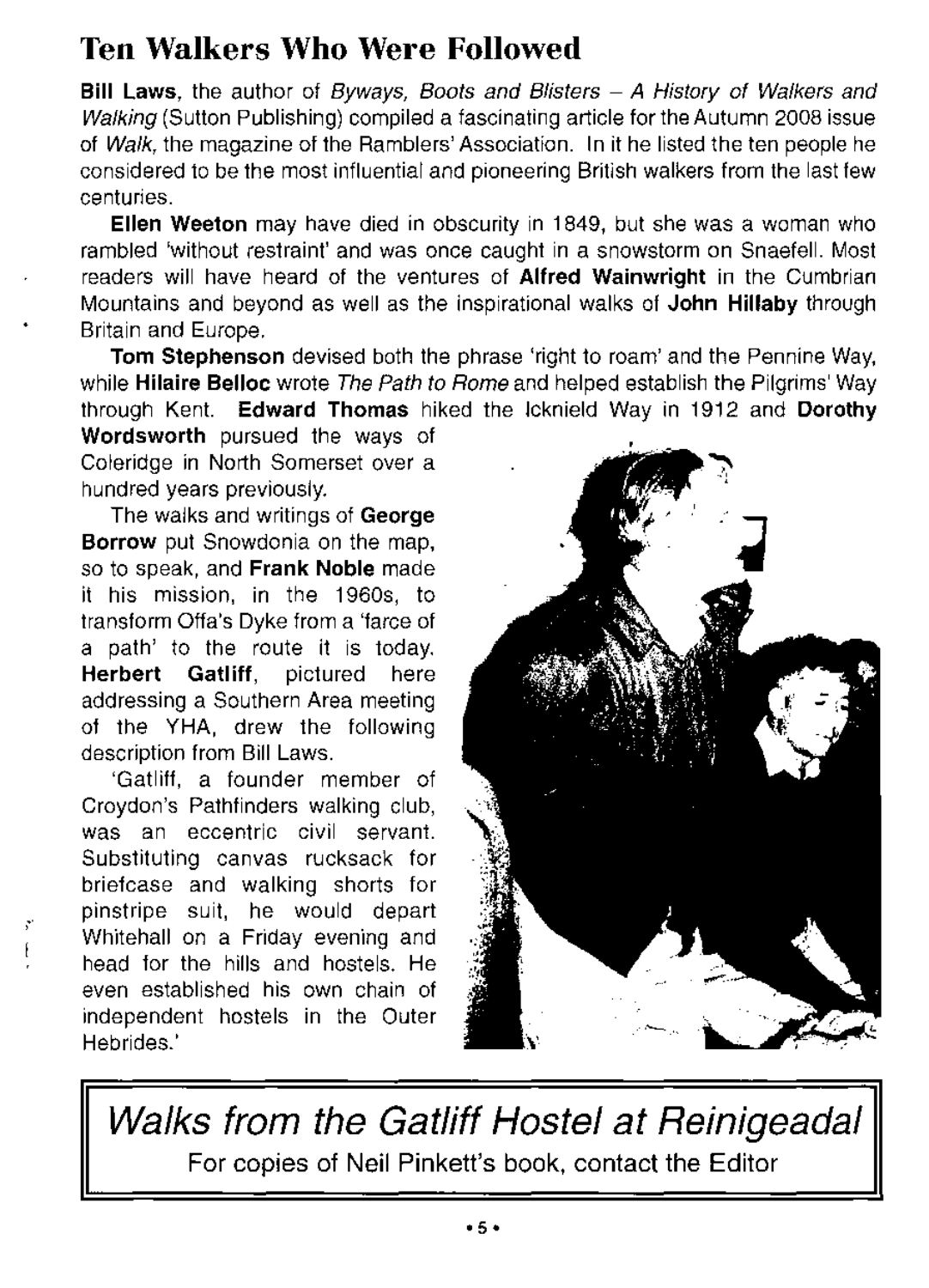# **Test and Matches**

Many organisations depend on **volunteers** and the Gatliff Hebridean Hostellers Trust is no exception. However, people often feel reticent about offering their services in case serious levels of involvement are expected. If you appreciate the GHHT cause and consider volunteering, please think, initially, in terms of giving it a 'test drive', not of full commitment. Tasks range from those where qualifications are needed to those where novices can excel. You never know, what we need may match your enthusiasms exactly. If you are interested, please contact John Joyce by email on johnejoyce@ hotmail.co. uk

#### **Tides Make News**

There is an interesting Berlin-based e-magazine - **www.hiddeneurope.co.uk** - which looks at those parts of Europe that other publications do not reach. Its editors often feature happenings in the Outer Hebrides. A recent item drew attention to the abnormally low-tides that sometimes affect the ferry movements between Leverburgh and Berneray.

#### **Destination and Integration**

In the early days of the Gatliff hostels there were often several obstacles to getting to destinations efficiently. Transport services on land, water and air were sometimes infrequent and occasionally sporadic. Travellers were aware that integration was not a recognised feature. This has changed radically and can be demonstrated by looking at the timetables that are featured on the Links Page of www.gatliff.org.uk The spinal route from the **Butt to Barra** has buses and boats that get-it-together and enable hostellers to get some door-to-door treatment while en route.

# **Matching Speeds**

The **broadband revolution** has brought our website - www.gatliff.org.uk - to computer screens more speedily. However, this pace of change has not been reflected in the ways in which information on the website is presented. The news-feed on the home-page does keep up with events and soon the other pages will be capable of more efficient amending. The site is migrating to a new content management system. Even during the Winter months the site draws a hundred visitors a week – those dreaming of, and planning for, idyllic times in the islands during the Summer.

## **Taking Advantage**

After the 9/11 atrocities in the United States, American tourists tended to stay at home. The savagery of the current economic downturn may involve many British would-be long-distance travellers looking around for alternative **holiday venues in the UK.** Who knows? - recessionary conditions may lead many to consider what is on offer on their doorstep and visit the Western Isles. The strapline employed by some American tourist boards in that critical time of 2001 is applicable to all of us who are surrounded by remarkable places - 'Discover the State You Are In'.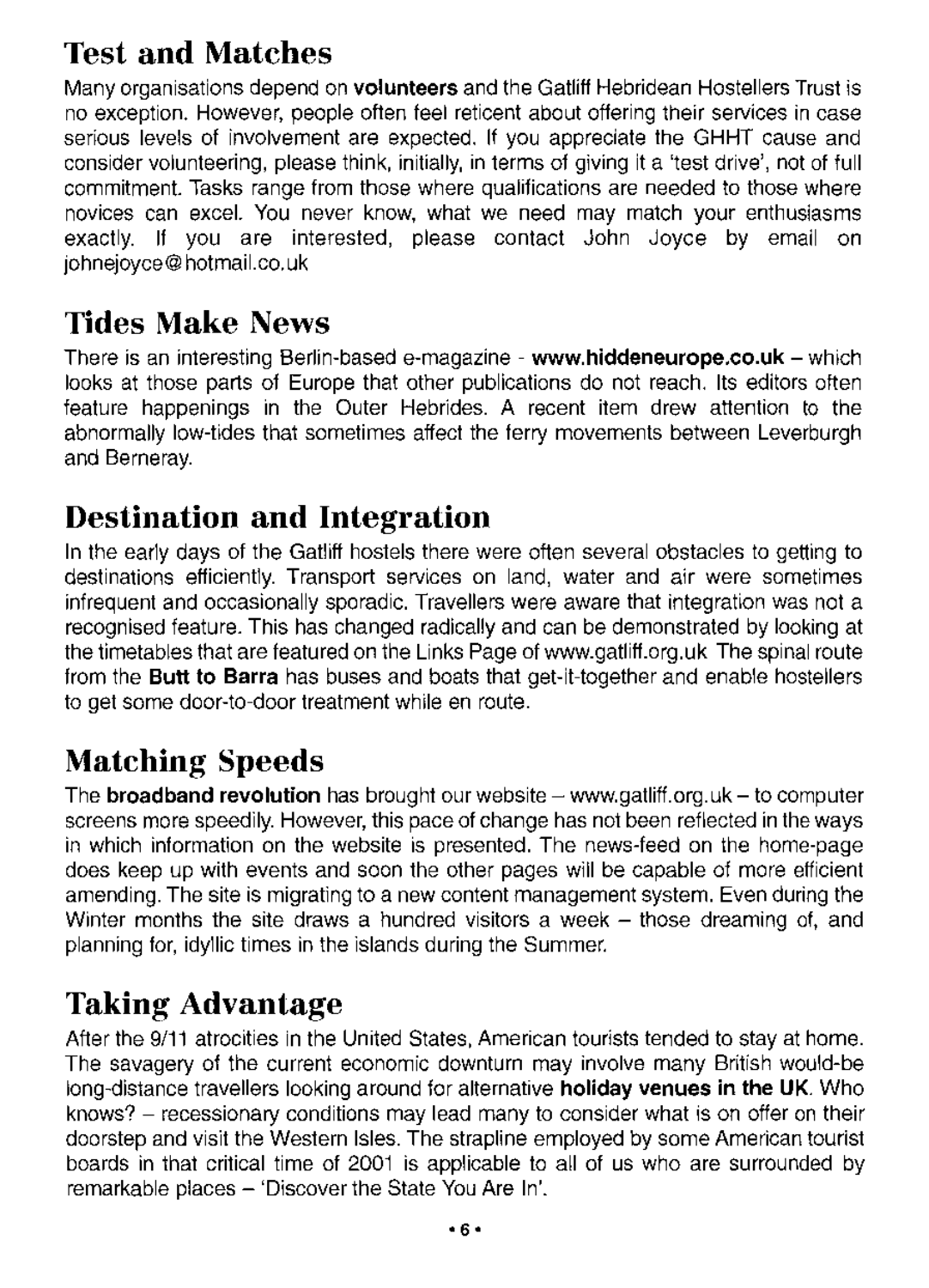#### **From the** *Hebridean Hostellers* **Issue of Five Years Ago .....**

'The year **Arthur [Meaby]** became a Trustee of the Gatliff Trust, 1980, the hostels recorded just over 1100 overnights. The year before his death, 2002, they recorded over 5200 overnights. Significantly many of these visitors are students training for professions or prominent positions in public or business life, thus creating a long 'after-glow' of loyalty and repeat visits to the islands.' (Editor: John Humphries) [Arthur's legacy is undiminished.]

#### **and of Ten Years Ago .....**

'CalMac had suspicions raised by staff who reported a lot of 'holidaying sheep'. It turns out that crofters had stumbled upon **a loophole** in Cal Mac's ferry policy whereby if they take sheep to market or to the mainland they could get a discount on the ferry fare. Thus families travelling on their holidays would bring along a sheep with them to get this discounted fare, and on their return, days or weeks later, would say that the price was too low and they had decided not to sell after all. The company had brought in the scheme, charging just £2.35 an animal and no charge for the vehicle as long as the crofter - and at least one animal - were just going to market.' (Editor: Jim McFarlane) [A case of loopholes to slaughter?]

#### **and Fifteen .....**

Gerry Quinn on the **Sand Dunes Workparty** at Berneray: 'The expedition was firmly split between three omnivores and eight vegetarians, so you can guess what we had for dinner. As a result of our meat cravings we were forced into self-sufficient mode, so we grabbed an old hand-line that was in the hostel and a hook and headed out.' (Editor: Richard Genner) [Catching!]

#### **and Twenty**

'Marvellous progress with **Berneray annex** .... The roof was put on in September. There was glorious weather in spring, but it was chilly and wet in the summer.' (Editor: Richard Genner) [No signs of global warming then.]

#### **Addresses**

**The Gatliff Hebridean Hostels Trust:** 30 Francis Street Stornoway Isle of Lewis Western Isles HS1 2ND ghht@gatliff.org.uk

**Chairman and Membership Secretary:** Peter Clarke 264 Alexandra Park Road London N22 7BG 020 8888 2449 Mobile: 0790 999 3863 members@gatliff.org.uk

**Secretary:** Terry Rollinson 47 Milton Road London SW148JP 02088768837 secretary@gatliff.org.uk

**Treasurer:** Philip Lawson Ledmore Carnbee Anstruther Fife KY10 2RU tresurer@gatliff.org.uk

**Newsletter Editor:** John Humphries Elm Lodge Garden House Lane Rickinghall Diss Norfolk IP22 1EA 01379 890270 editor@gatliff.org.uk